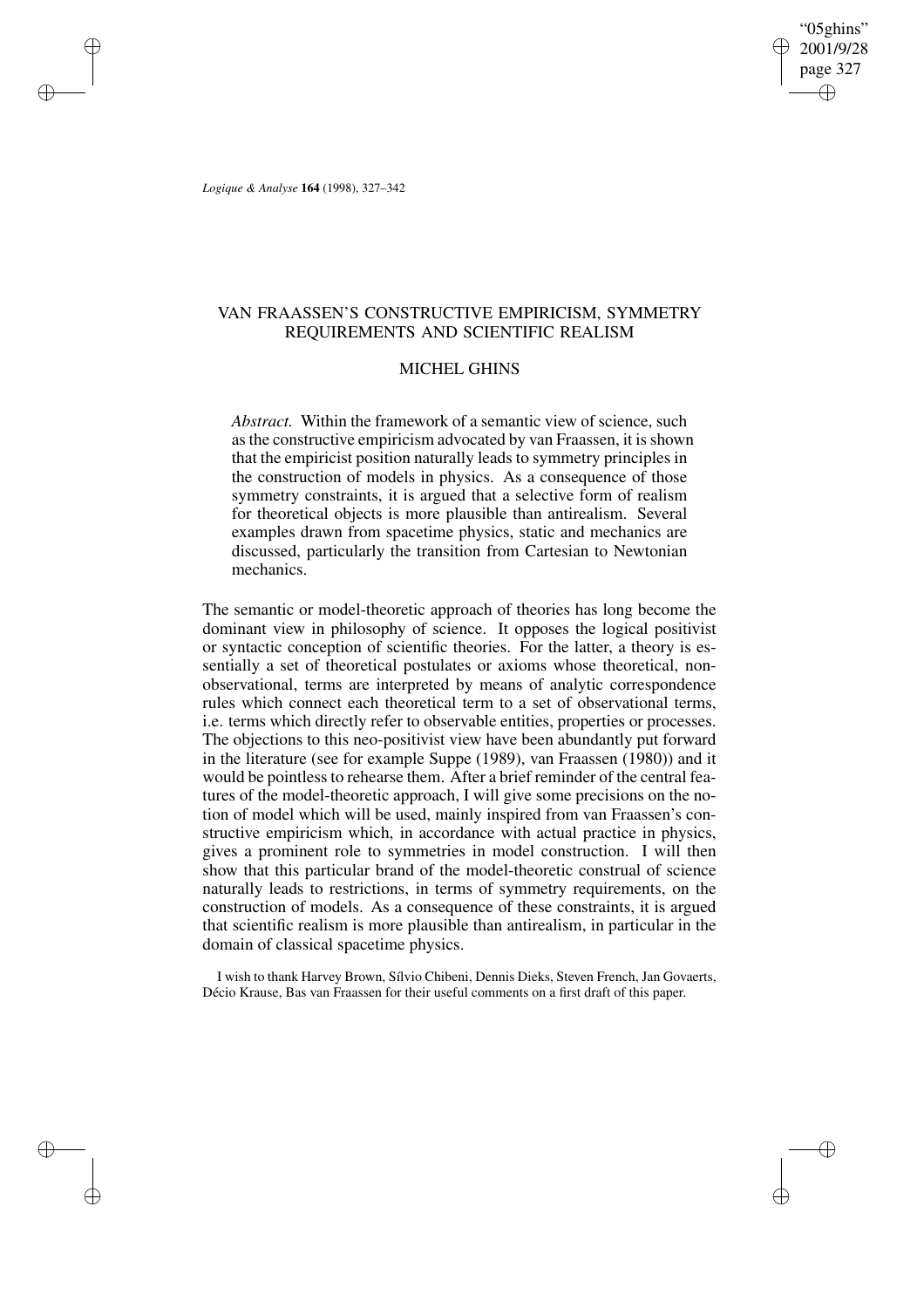# 1. *The notion of model*

The fundamental sense, that played a role of paramount importance in the hands of the heirs of the logical positivists (Putnam and Quine, among others) is the well-known logical sense: a model is what satisfies or makes true a set of propositions. This sense, although obviously still accepted and used by the proponents of the semantic view, slid to the background among those who advocate a model-theoretic approach of science because it is closely linked with the neo-positivist conception which, among other drawbacks, laid too much emphasis on language and axiomatization. According to the defenders of the model-theoretic approach, a theory is not primarily a set of propositions or laws, but only derivatively, to the extent that such propositions describe the structure of a model, or, rather, a class of models: models are prior. Models moved to the forefront, they "occupy center stage" as van Fraassen puts it. A model then should not be introduced by starting from a set of axioms but should be presented "directly", independently of the laws and axioms which they may make true and which could even be unknown. Thus, the model-theoretic or semantic conception of theories is not only adverse to the positivistic *credo* that issues in the philosophy of science are in fact issues in the philosophy of the *language* of science but also to the contention that philosophy of science is first of all concerned with the logical, syntactic and even semantic, properties of axiomatized theories.

Of course, a model can only be conveyed in a language (this is, as van Fraassen remarks, a "trivial point"). What is a model then? Let me quote here a quite revealing footnote from van Fraassen's *Laws and Symmetry*:

"In my terminology here the models are mathematical structures called models of a given theory only by virtue of belonging to the class defined to be the models of that theory". (1989, p. 366)

# 2. *The relation of models to phenomena*

A physical theory cannot be only a set of purely mathematical structures but must entertain an —at least possible— relationship to phenomena. This relationship is characterized by van Fraassen as "embedding": observable phenomena are embedded —or embeddable— in models. Phenomena which are isomorphic to parts or portions of the models are said to be embedded in them. In other words, phenomena are shown, by abstracting some of their aspects or contents, to possess a structure which is identical to the structure of some parts of the models. The parts of a model  $M$  which are isomorphic to possible phenomena are called "empirical substructures"  $\mathcal{E}$ . These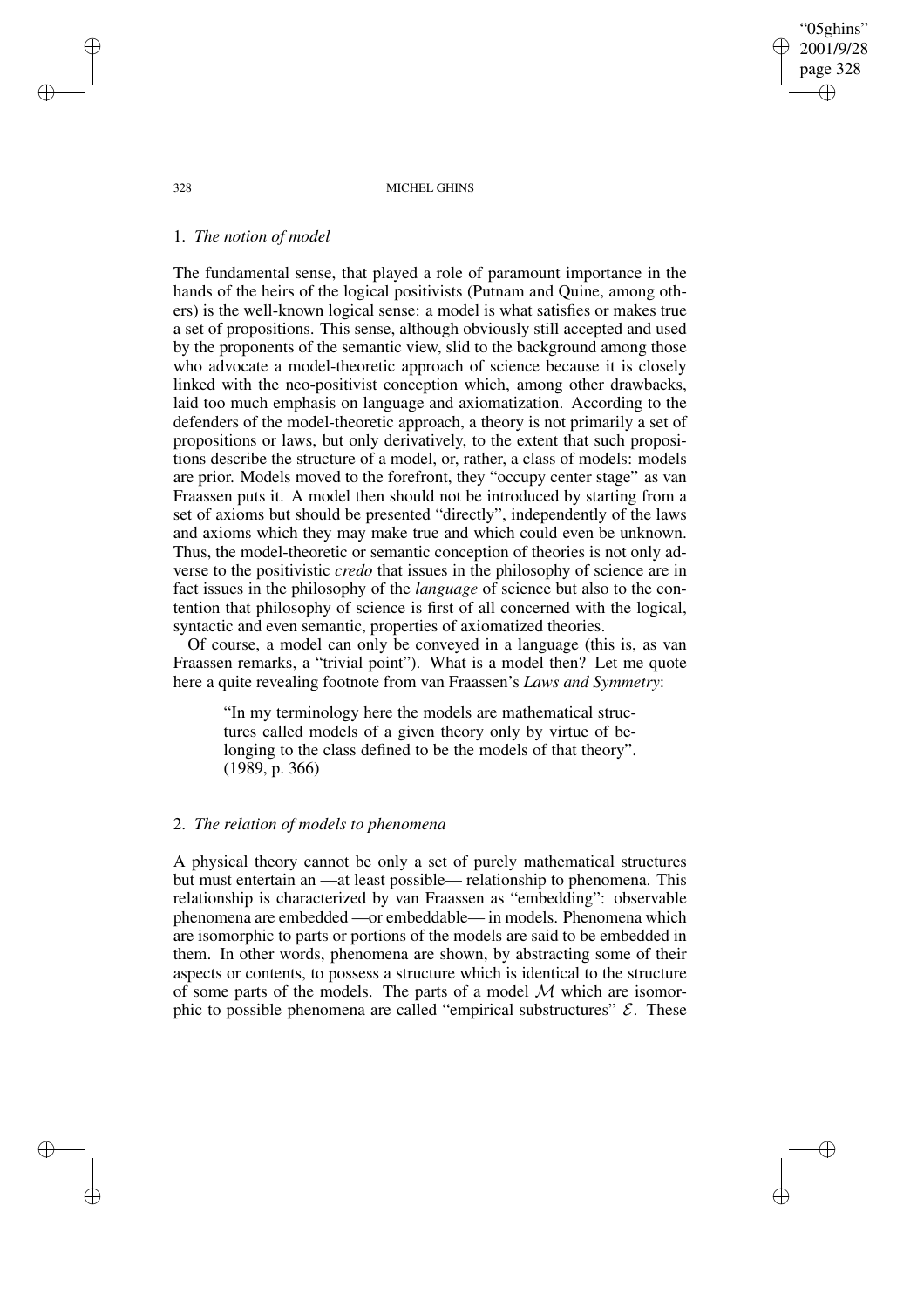substructures, being subsets of mathematical models, must obviously also be mathematical. Given that isomorphism means complete identity of structure, it follows that, for an empirically adequate theory, observable phenomena have the same mathematical structure as the empirical substructure: only their contents or "matter" may be different.

"Empirical adequacy is truth with respect to the observable phenomena" (van Fraassen 1989, 192–193). Truth here means isomorphism of an empirical substructure with the actual, real, structure of phenomena (which are *not* sense data). van Fraassen supplements his model-theoretic view with a correspondentist, and even representational, conception of truth. Models are not only copies of possible worlds, but possible worlds themselves in the sense that they possess and exhibit a formal structure which can in principle be shared, if the model is correct, by the real world. Empirical substructures of theories which save the phenomena correspond (and here correspondence means complete identity of mathematical structure) to real, observable structures of the phenomena.

"(...) the empirical structures in the world are the parts which are at once *actual* and *observable*" (1989, p. 228)

It follows that *phenomena* embedded in empirical substructures (this is a limiting case of embedding when a model narrows down to an empirical substructure) have *mathematical* structures (also called by van Fraassen *appearances* (1980, p. 64)). The operation of embedding reveals or exhibits the real structures in phenomena. This view bears a striking resemblance with some of Wittgenstein's ideas in the *Tractatus*, where a true proposition has in common a logical form with the reality it depicts (a proposition functions as a "scale model"). It seems a direct consequence of van Fraassen's constructive empiricism that an empirical substructure has a mathematical form in common with the phenomena it represents. This appears particularly clearly from one of van Fraassen's main examples, the seven-point geometry, which occurs both in *The Scientific Image* (p. 42) and *Laws and Symmetry* (p. 219). In this well-known example, a specific structure of lines and points made of, say, ropes and nails (the "matter" of the phenomena), is embedded in Euclidean space.

Thus, in physics at least, a theory *is* a set of mathematical structures which contain empirical substructures and which exhibit symmetry and invariance properties.

There is quite a large array of mathematical structures as candidates for scientific theories. The main difficulty in physics, as in other mathematized sciences, lies in constructing models that have some chance of being empirically adequate, that is, which have a possible connection with phenomena.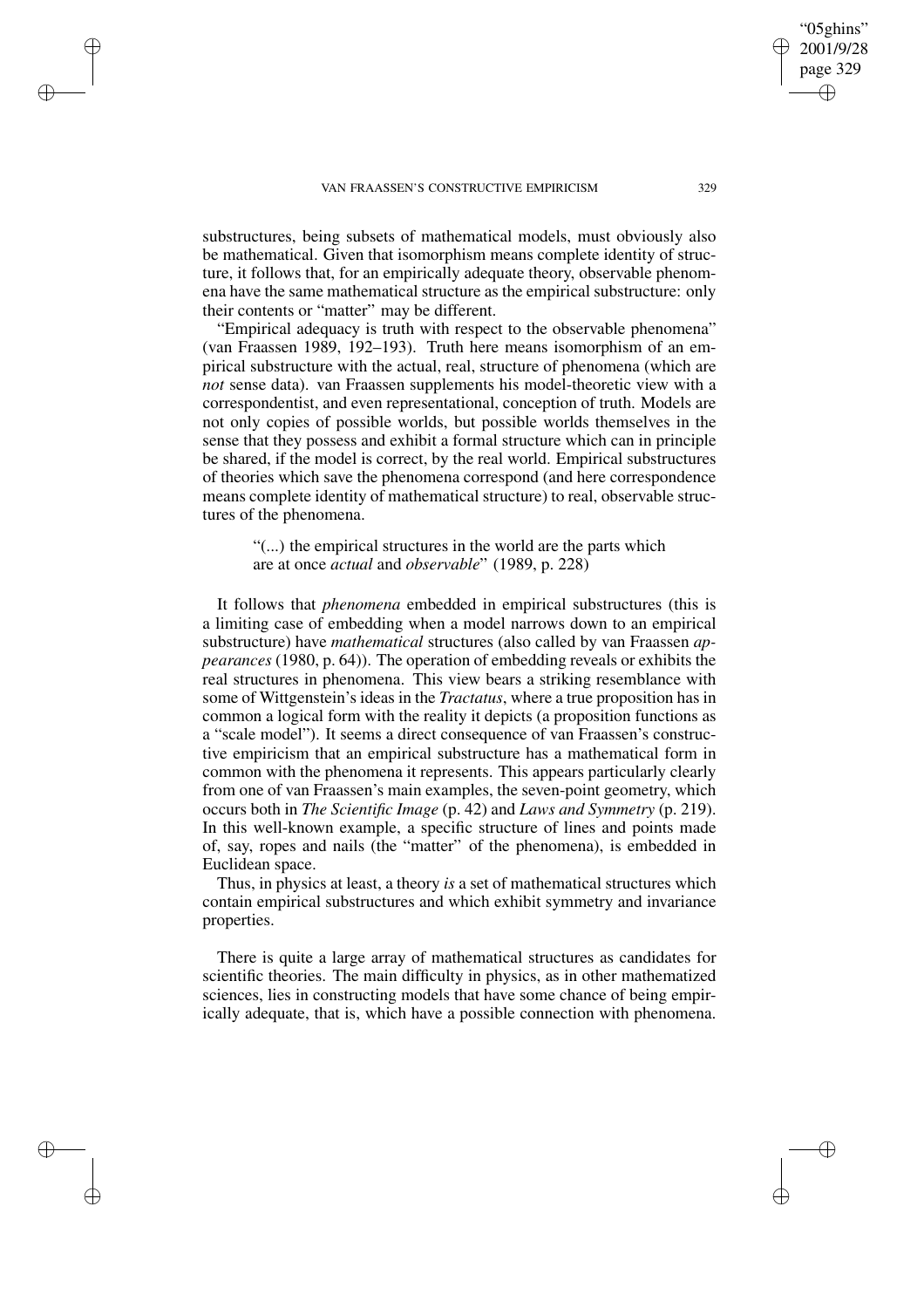The mere consideration of mathematical models themselves does not permit to draw a demarcation between the substructures which are empirical and the ones which are non-empirical or meta-empirical. Such a distinction is not intrinsic to mathematical models and must then come from elsewhere, namely from experience.

Having approvingly referred to the works of Przelewski, Wojcicki, Dalla Chiara, Toraldo di Francia, Patrick Suppes, Frederick Suppe, Sneed and others, van Fraassen goes on to say:

"Certain parts of the models were to be identified [underlining is ours] as *empirical substructures*, and these were the candidates for the representation [underlining is ours] of the observable phenomena which science can confront within our experience". (1989, p. 227)

To qualify as such an empirical sub-structure  $\mathcal E$  must be included in at least one model M:

 $\mathcal{E} \subseteq \mathcal{M}$ 

According to constructive empiricism, the aim of science is to save, or rather to embed, the observable phenomena, that is to build up models which contain substructures isomorphic to all possible phenomena within the realm of the theory.

van Fraassen pursues:

"At this point it seemed that the relationship thus explicated [embedding] corresponds exactly to the one Reichenbach attempted to identify through this concept of coordinative definitions, once we abstract from the linguistic element. Thus in a space-time the geodesics are the candidates for the paths of light rays and particles in free fall. More generally, the identified spatio-temporal relations provide candidates for the relational structures constituted by actual genidentity and signal connections" (1989, pp. 227–228).

Thus, if science aims at constructing mathematical models that save the phenomena and if empirical adequacy is ascertained on the basis of observation, we must be able:

1. To identify in the models the parts which count as empirical substructures or possible representations of phenomena.

2. To empirically ascertain the isomorphism, that is actual identity of mathematical structure, of the structure of phenomena with the empirical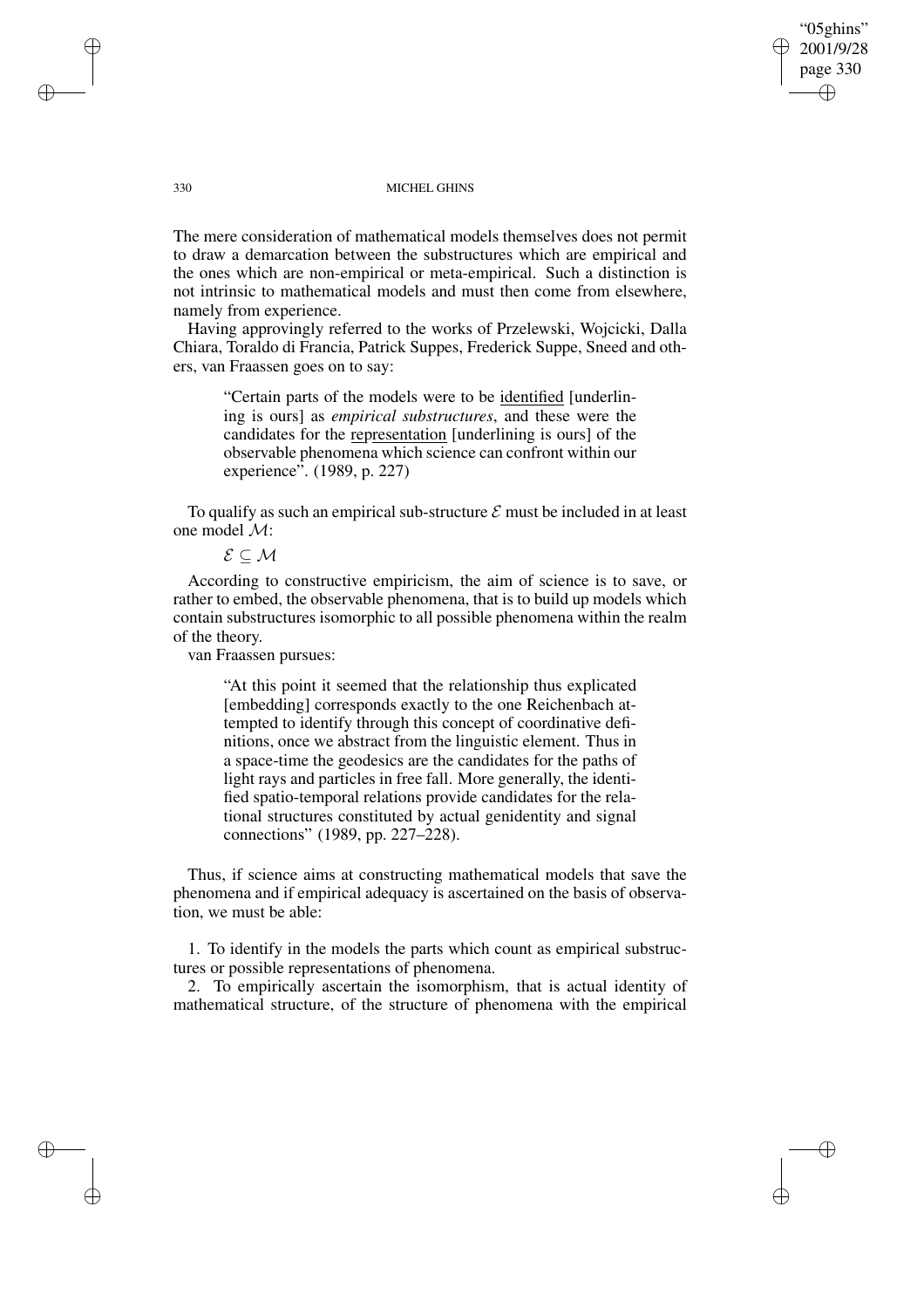### substructures.

The two questions are tightly related. An empiricist can only provide a solution to the first problem on the basis of a solution to the second. For example, geodesics (the metrically extremal paths) are empirical substructures because they possibly represent the paths of light rays. This possibility is guaranteed by the ascertainability, in appropriate circumstances, that observed light rays actually follow (or don't) geodesics. If they do, it shows that the paths of light rays are isomorphic to geodesics of space-time. This cannot be achieved, within the model-theoretic approach, by *fiat* or only by a definition *à la* Reichenbach, but by observations. We must be able to "see", given the meanings of the words "light ray" and "geodesic" (according to a specified metric) *that* the path of a light ray is a geodesic. For someone who is willing to defend the model-theoretic view of science like van Fraassen, phenomena, to the extent that they are embedded in models, must actually possess a mathematical structure. This seems to be clear if we follow van Fraassen when he compares embedding with the relationship that Reichenbach sought to identify by means of his coordinative definitions "once we abstract from the linguistic element".

What are the "actual" and "observable" structures in this case? Even though a mathematical structure is not perhaps *per se* observable, we must be brought to see or observe *that* some phenomena have a mathematical structure. If so, as a consequence of the correspondence view of truth, those mathematical structures are real. If it is true that light rays follow geodesics, it is also true that light rays possess the mathematical structure typical of geodesics. Since the structure of a geodesic is defined by means of metrical relations we cannot escape from the conclusion that light rays manifest a real metrical structure.

# 3. *Objections*

Let's pursue geometrical examples a little further. Phenomena in this case are given by the well-known empirical behaviour of rods and clocks determined on the basis of spacetime coincidences of (quasi-)punctual events. Once the meanings of geometrical terms (like congruence, or equality of lengths and angles) have been specified, experience teaches us that those phenomena are embeddable (locally) in a manifold endowed with a metric. In the case of Minkowski spacetime, the model is an infinite manifold of points endowed with a four-dimensional metric of negative signature and on which the Lorentz-Poincaré symmetry group acts. What are the empirical substructures? They simply are the intervals and angles which can be measured by rods and clocks (or equivalent measuring devices). Of course not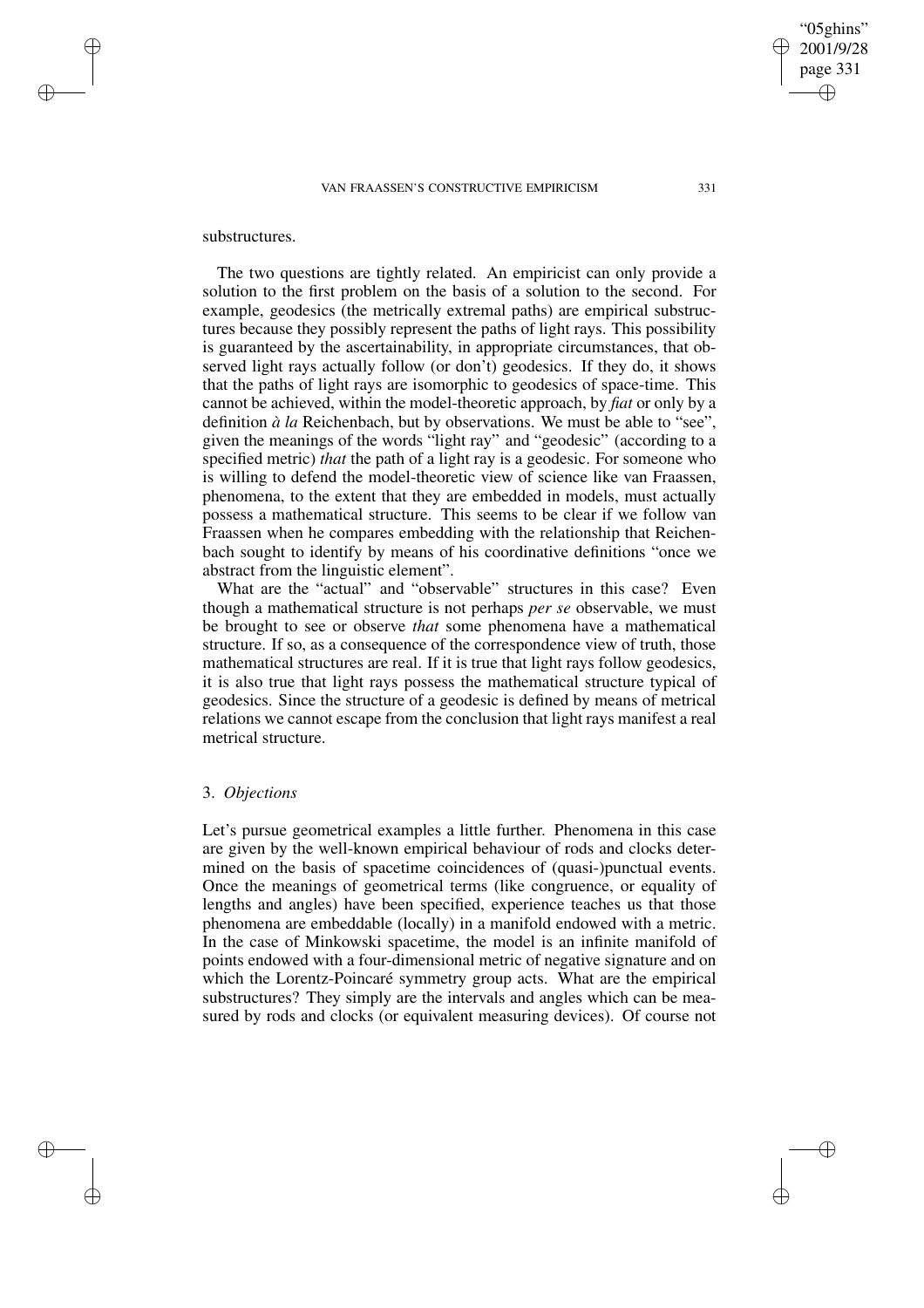all possibilities are actualized; not all intervals and angles, etc. are marked by actually observed bodies or processes. But at the level of empirical substructures, there is no reason not to accept the existence of the metric since it is exactly what is shared by empirical substructures and phenomena.

At least two objections may be raised here. The first would be to retort, in a Reichenbachian guise, that the geometry, i.e. the metric, is relative to a previous coordinative definition of congruence and that we are confronted with a (paradigmatic and abundantly discussed) case of underdetermination of theories by phenomena. Here, however, we would have to deal with *different* empirical substructures, each corresponding to a different definition of congruence (Reichenbach 1957) and not the embedding of the *same* empirical substructure in different models. Surely, the truth (or falsehood) of a statement depends on both the meanings of words and the observable phenomena. If the empirical meaning of the word "congruence" is changed, the structure of the description of phenomena will also have to be modified to preserve truth. This merely shows that phenomena do not impose a unique way of describing and embedding them. Granting this doesn't commit one to antirealism. Moreover, this kind of discussion is certainly too languageoriented for the model-theoretical approach.

Second, and more seriously I think, it can be argued that we don't observe the metric but only the behaviour of metrical devices or even only the (quasi-)coincidence of spacetime events. Such a radical empiricist position, which is not van Fraassen's, implies an extremely narrow construal of what experience or observation is. The main rejoinder to such a radical empiricism is to resort to our daily conviviality with phenomena and the common practice of scientists. To admit that we can observe —or at least empirically ascertain— the congruence of intervals does not amount to the desertion of the empiricist camp but the adoption of a more tolerant posture toward what can count as experience or observation. Now, congruence is mathematically expressed in the model by means of the metric tensor. If phenomena possess the same mathematical structure as parts of the models, phenomena show, or can be made to be showing after an appropriate training, *that* their structure is Minkowskian and therefore that the metric field exists. To oppose this would be tantamount to embracing antirealism at the level of phenomena.

What about the unobserved parts of spacetime? Admittedly, what precedes doesn't commit us to the existence of spacetime points, nor to the continuity of the manifold, but only to the existence of a metric at the spacetime locations where actual phenomena occur. The use of a *continuum* can be considered as an expedient device to perform the embedding. On the basis of the previous considerations, we must remain agnostic with respect to the existence of a continuous or discontinuous spacetime point-manifold. But should we remain agnostic with respect to the existence of a metric in uninvestigated spacetime locations?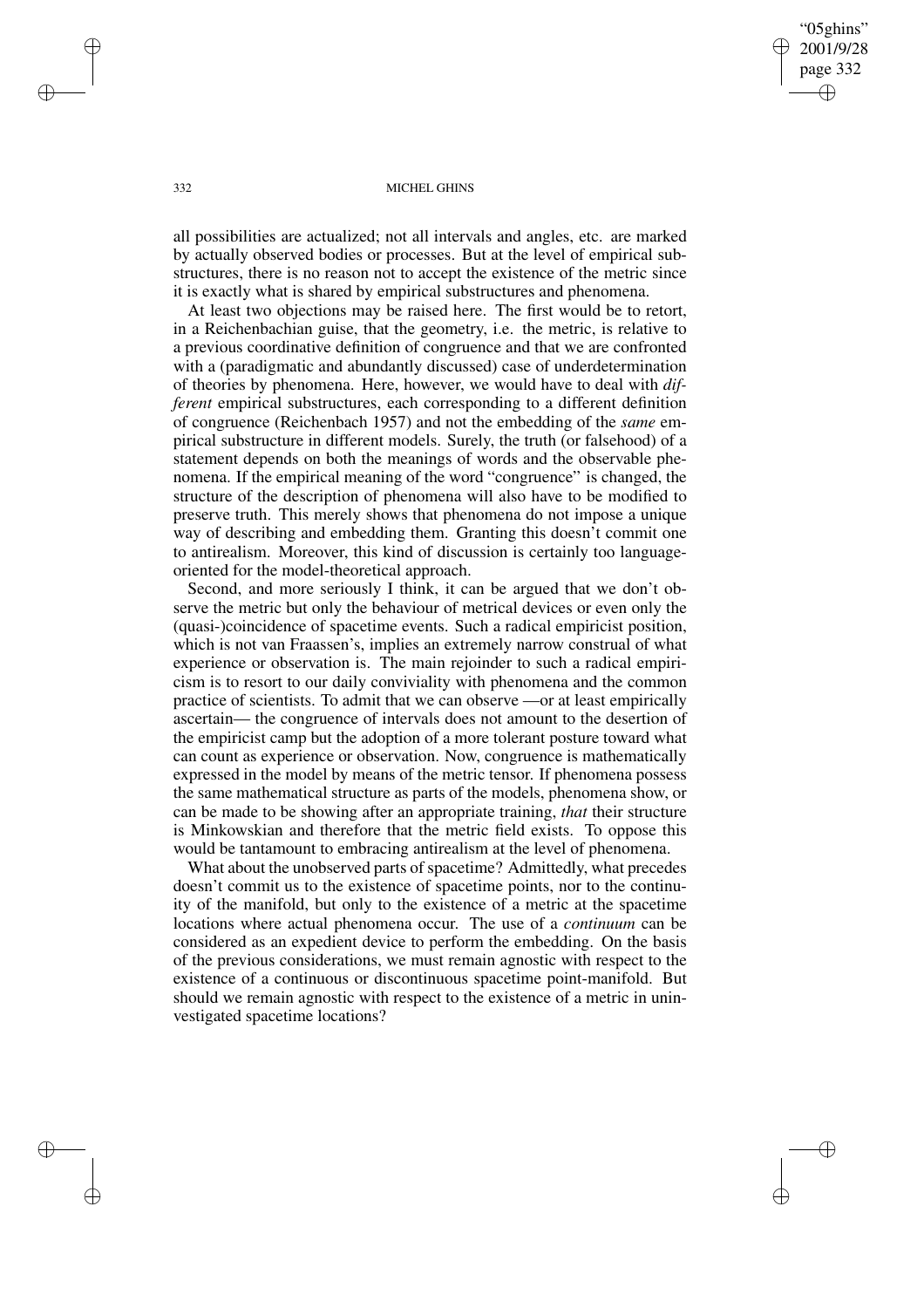Any arbitrary large —but of finite size— region, devoid of matter and energy, of spacetime can in principle be explored by rods and clocks, or traversed by free particles and light rays. Empty regions of spacetime are well-defined within the model (Minkowski spacetime) without any need for reification of those regions or their metrical structure. But then what is the difference between "occupied" and "non-occupied" regions of spacetime as far as their *structure* is concerned? None, in my opinion. They all share the same Minkowskian structure. The main point I want to make is that it is impossible in the present case to distinguish the empirical substructures from the non-empirical ones. Any finite portion of Minkowski spacetime counts as an empirical substructure, i.e. is a *candidate* for the representation of phenomena. The only —and unavoidable— underdetermination present is the underdetermination of the observ*able* relative to the observ*ed*. The acceptance of a theory-model always involves a certain amount of extrapolation, even at the empirical level. A given rod, say, can in principle be observed at any spacetime location and thereby render observable its local structure. (In fact, we know that in our physical world Minkowski geometry is approximately correct only in some regions and for phenomena which can be accounted for without resorting to a non-vanishing curvature (see Ghins and Budden (2001))). Recall that van Fraassen has no qualms in accepting the existence of observable objects like dinosaurs. If so, there seems to be no reason for him to deny the existence of Minkowskian structure, even in empty regions, since they count as the observable form of empirical substructures.

### 4. *The role of symmetries*

Given its close link with visual perception, geometry has always played a privileged role in science, particularly in physics, since its origins. The reach of geometry has considerably been enlarged by Félix Klein's Erlanger program (1872) according to which geometry is the study of symmetry or invariance groups acting on space (which can be extended to spacetime). Symmetry and invariance clearly are key concepts for model construction in modern physics.

The first step toward embedding phenomena is abstraction (van Fraassen 1989, p. 234). The same phenomena can be embedded in several, different ways, depending on which aspects of the phenomena are considered as belonging to the contents and which features are taken to be formal or structural. Once the formal aspects have been abstracted, we have obtained an empirical structure and we can proceed to the embedding of phenomena in wider model-theoretic structures. If we only have set-theoretical inclusion in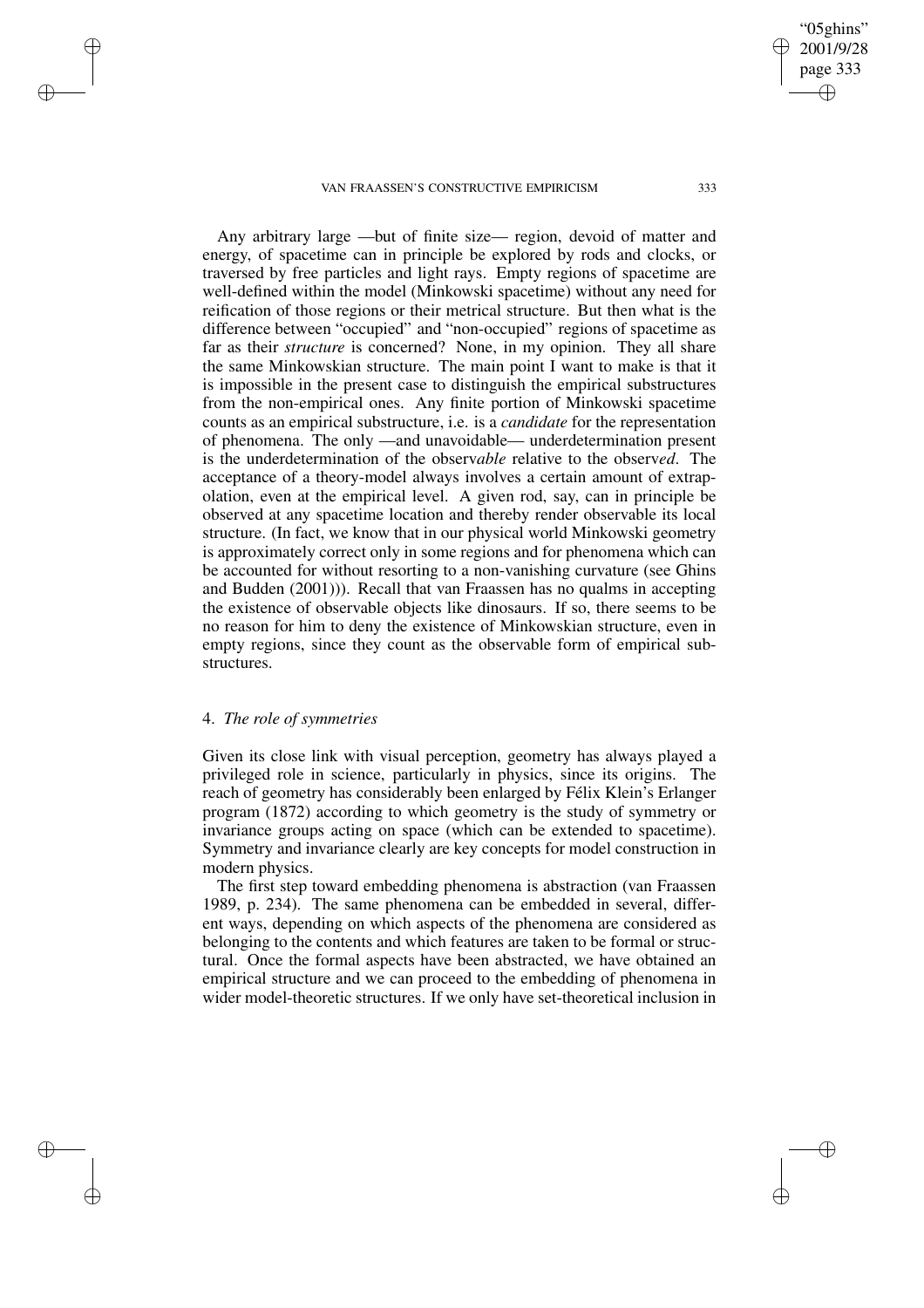mind, an empirical structure  $\mathcal E$  can be included in a very large class of models  $M$ : just put in the model ingredients —additional objects, for example which may have nothing to do with the phenomena at stake. But such moves are devoid of interest and van Fraassen does put constraints on the construction of models which rest on pragmatic considerations, among which the predictive capacity of the theory is prominent. Symmetries play a decisive role in characterizing the empirical content and the predictive power of a theory.

"A reflection on the possible forms or structures definable from joint experimental outcomes yields constraints on the general form of the models of the theories 'from below'; that class of models can then be narrowed down by the imposition of postulated general laws, symmetry constraints, and the like, 'from above'." (1989, p. 228).

As a constraint to model construction, I propose the following principle, which I call the Principle of invariance of the empirical substructures (PIES):

# PIES: *The symmetry group of the embedding model must leave its empirical substructures invariant.*

This principle imposes an integration of the empirical substructures within the models in a stronger sense than mere set-theoretical inclusion since it requires a relation between the symmetries of the empirical substructures and the symmetries of the model as a whole. More precisely, PIES implies that the symmetry group  $E$  of the empirical substructures, which may be called the *empirical symmetry group*, can be larger or equal, but not smaller than the symmetry group  $S$  of the embedding models:

$$
E \supseteq S
$$

If we allowed the group  $S$  to be larger than  $E$ , then  $S$  would contain transformations which do *not* leave the form of the empirical substructures invariant. In such a situation, for any empirical substructure  $\mathcal E$  there exists a transformation  $s \in S$  such that:

$$
s\mathcal{E}\neq\mathcal{E}
$$

And  $s\mathcal{E}$  may fail to accommodate the phenomena. Suppose  $\mathcal{E}$  is embedded in a particular model M. Then the transformed model  $s$ M may not be empirically adequate since it may not contain  $\mathcal E$  as an empirical substructure.

To attempt to clarify the issue without becoming too technical, let's take a simple example, drawn again from geometry. Suppose the empirical substructures are invariant under the group of rigid motions (translations and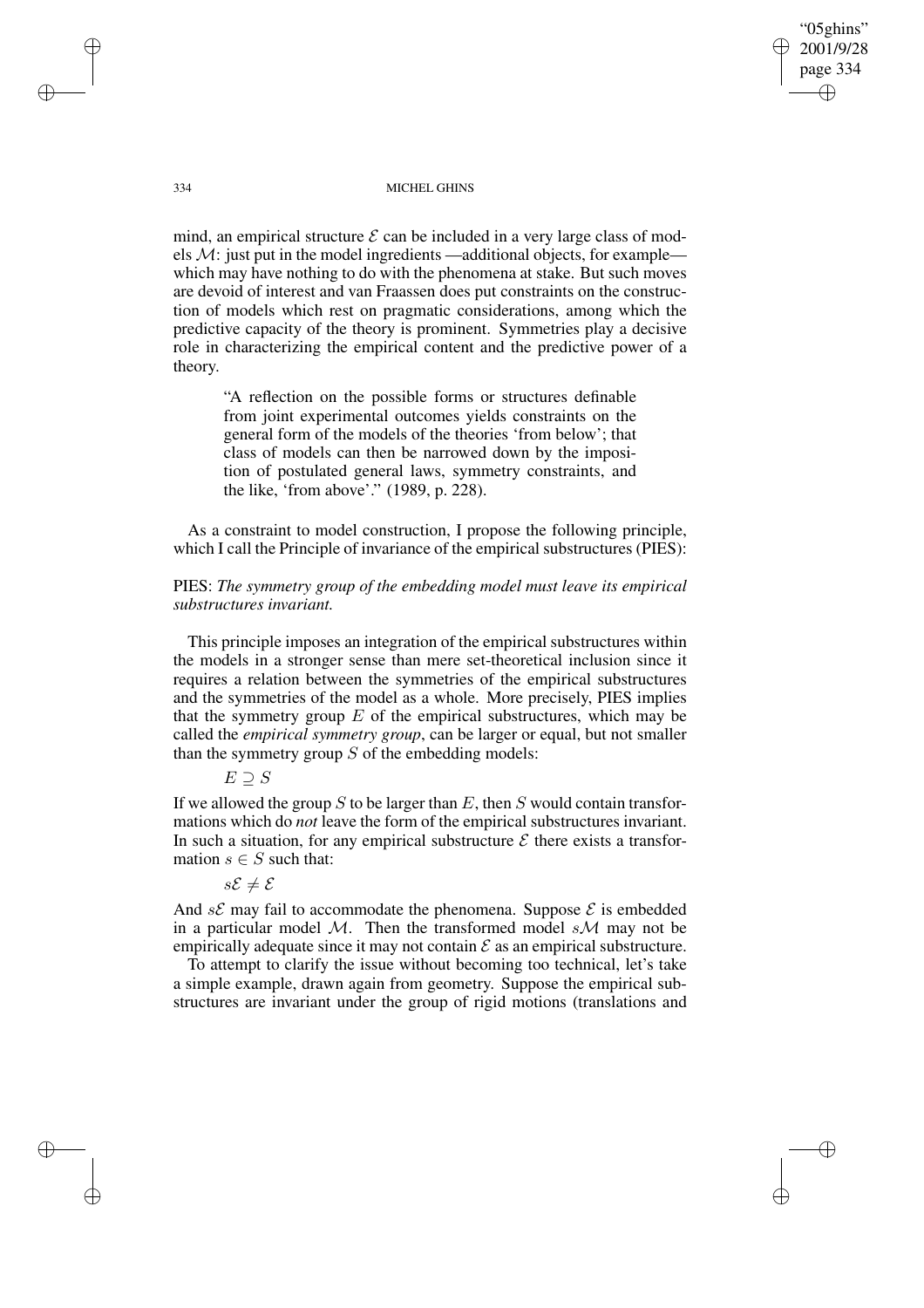rotations) which is the symmetry group of Euclidean geometry. If we tolerate models the structure of which is invariant under the whole group of linear transformations, some of these models won't be able to accommodate some observed Euclidean structures: the length of an interval, for instance, is not generally conserved under similarities, i.e. transformations which map a triangle into any triangle with the same angles. What would count as empirically true for a model would no longer be so for another isomorphic model. Thus, the symmetry group of the entire model can be smaller or equal but not larger than its empirical subgroup.

Moreover, in accordance with the spirit of an empiricist approach, it is natural to demand that the symmetry group of the model cannot be smaller than the empirical subgroup. Consider classical mechanics. Newton argued in favour of the existence of an absolute space which contains an invariant centre (occupied by the centre of gravity of the solar system). The invariance group of Newton's mechanics is a smaller group than the invariance group of Newtonian classical mechanics of point masses, since it includes only rotations around a privileged point, the "centre" of the world, and not rotations around any arbitrary point. It is well-known that no empirical way exists to find the location of this putative centre, which is better kept out of the realm of physics. (See for example Weyl 1963 p. 74, Friedman 1983 pp. 153–154). In general, the downsizing of the invariance group of the model will lead to the addition of invariant objects (properties and relations) and statements since as the size of the group decreases the number of its invariants increases. If we admit that it is a desirable feature of theory construction not to introduce new objects the relation of which to experience may be problematic, it is safer not to allow models the symmetries of which form a smaller group than the symmetry group of its empirical substructures. This proposal is not to be taken as an absolute constraint but rather as a guide to model construction, in conformity with an empiricist position. Together with PIES, this requirement implies that the empirical symmetry group be identical to the symmetry group of the entire model. I thus propose the following guiding principle, which may be called the Principle of symmetry for model construction (PS):

# PS: *The symmetry group of the model must be identical to its empirical symmetry group*

As an illustration of this principle, which I take as a *local* constraint, let us discuss a simple example drawn from statics. Suppose that we set up, in a laboratory, the following device (see Figure 1) with pulleys, strings and bodies and that we observe that the bodies don't move relatively to each other and that the pulls cancel each other out.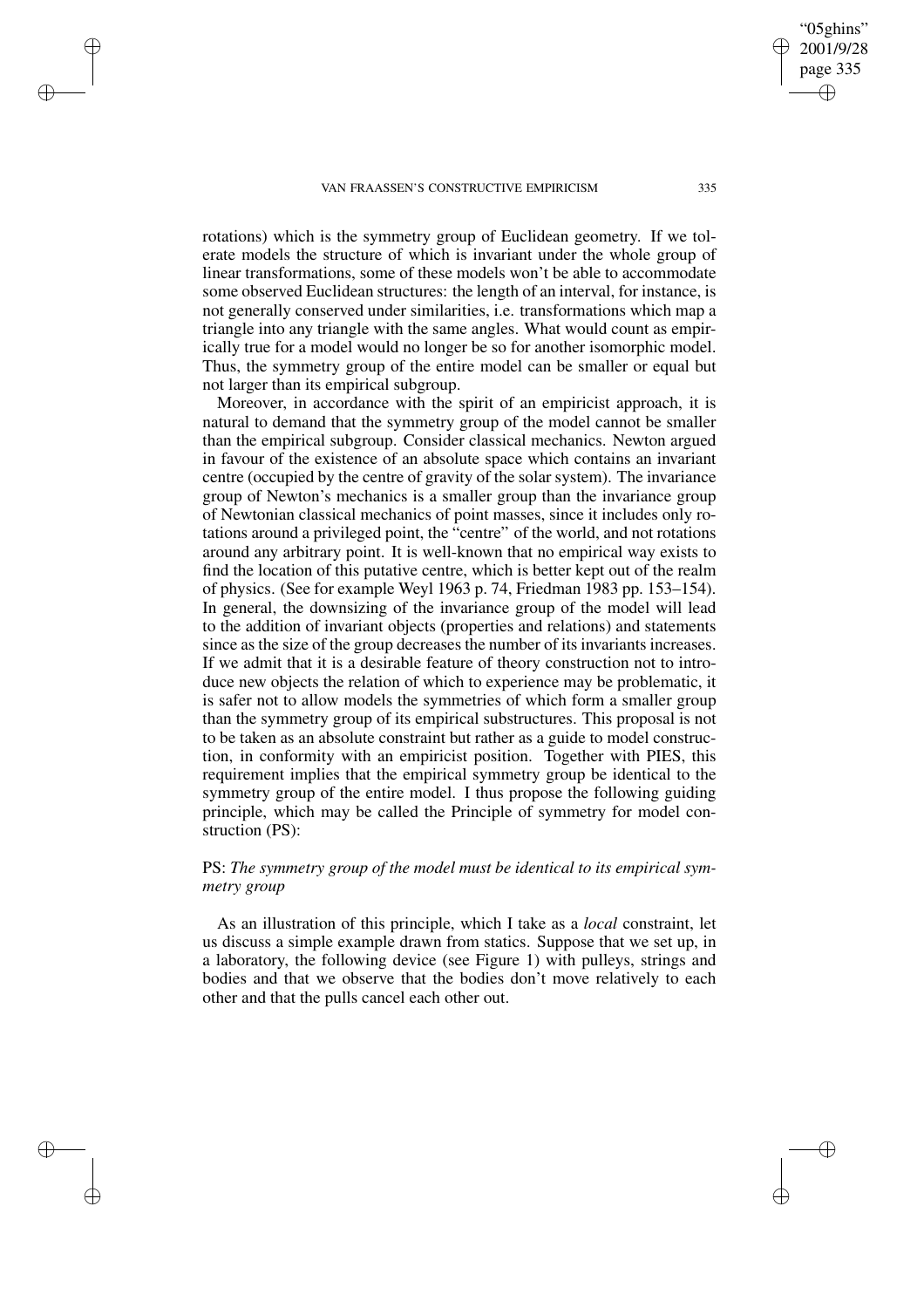



It can readily be shown that these observable phenomena are embeddable in a vector space where bodies exert pulls which can be isomorphically represented by vectors (see Figure 2).



Figure 2

True, we directly observe pulleys, strings, pulls, bodies, etc. and not vectors. It is by abstraction that we isolate in the phenomena or the data a mathematical structure. Here the data are modelled in terms of vectors and vectorial sums. This data structure is isomorphic to an empirical substructure which is a part of a vectorial space. If, as van Fraassen contends, at the level of phenomena "empirical adequacy is tantamount to truth", observation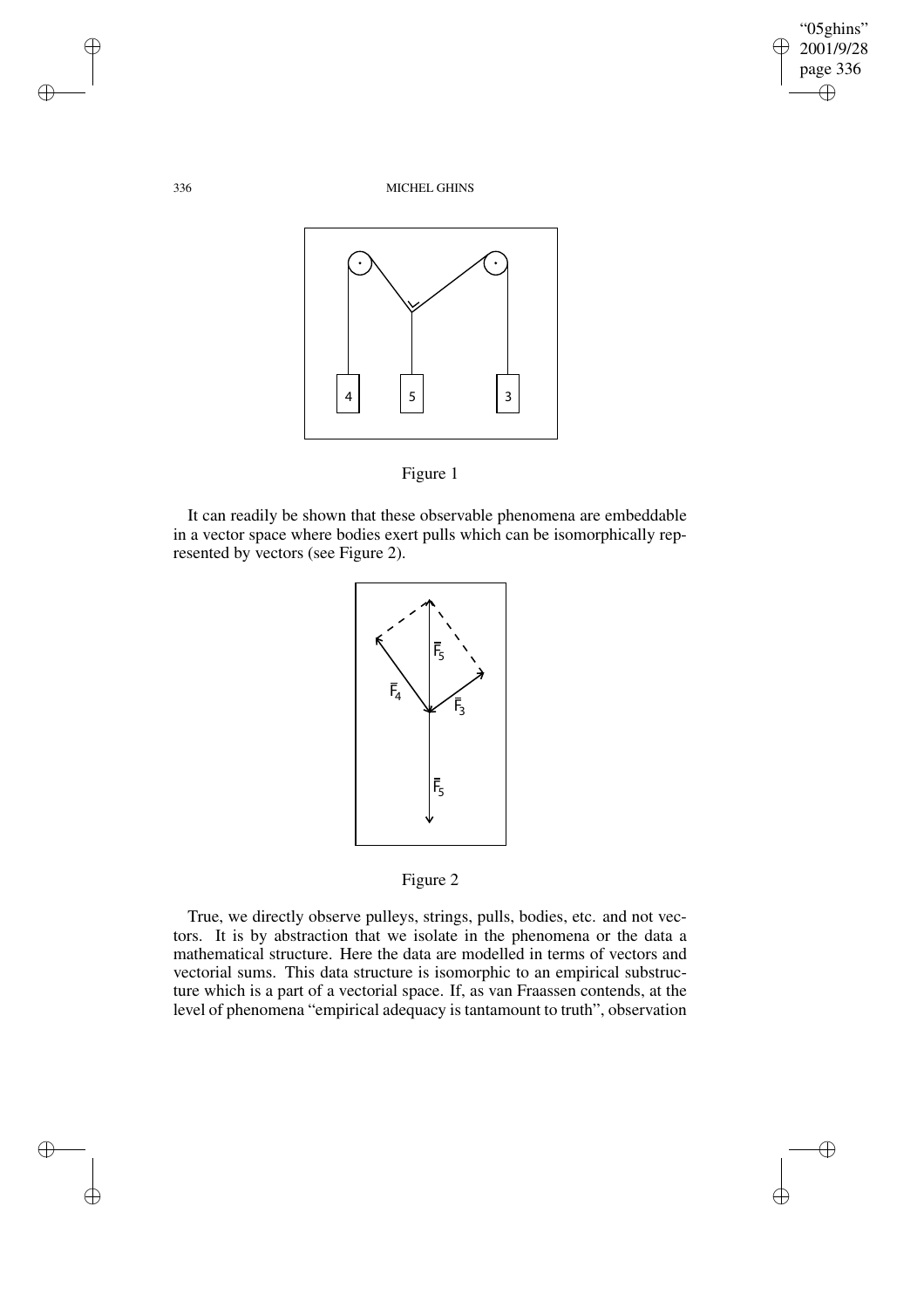provides evidence in favor of the existence of forces, i.e. vectors which can be measured by means of an apparatus like the one in Figure 1. Vectors and their relations determine the empirical substructure in this case which is "at once actual and observable". Granted, what we have here is a clear case of the celebrated thesis of the "impregnation of data by theories". Forces may be dubbed "theoretical" entities if desired, but this does not entail that they are unobservable. If we accept that the device presented above is observable, it can be embedded in an empirical and mathematical substructure in which pulls are represented by vectors. The state of equilibrium of the system is mathematically expressed by the statement that, at a point, the vectorial sum of forces is equal to zero. Therefore forces belong to the empirical substructures of the model and are real. Far from being a threat to scientific realism, the impregnation thesis supports and reinforces it. Embedding after all means showing that phenomena possess a structure identical to a part of a model and that they are, in this exact sense, theorized.

Models, together with their empirical substructures, are mathematical structures which possess symmetry or invariance properties. In a vector space, linear transformations act on vectors and leave their length invariant. In this sense, length is an objective property (Weyl 1963, p. 73) of vectors. An Euclidean vector space makes true some mathematical propositions (the axioms of vector space). But if mathematical expressions, which we will call 'laws', are unavoidable to characterize the model, axiomatization isn't indispensable and is even sometimes unavailable. Symmetry and invariance are relative to a set of laws and to a set of mathematical objects (properties, relations) which occur in those laws. It is important to draw a careful distinction between the invariance properties of *laws* and the invariance properties of the mathematical *objects*, such as forces, fields, charges and so on, which occur in the laws. In physics the symmetries of the models are the symmetries of the fundamental laws. This symmetry group then determines the way in which the objects are to be transformed. In statics, the law of equilibrium (for  $n$  forces) reads:

$$
\sum_{i=1}^{n} \vec{F}_i = \vec{0}
$$

The mathematical form of this law is invariant under Galilean transformations. Even if the components of the force vectors in equivalent reference frames may vary, their magnitudes remain constant.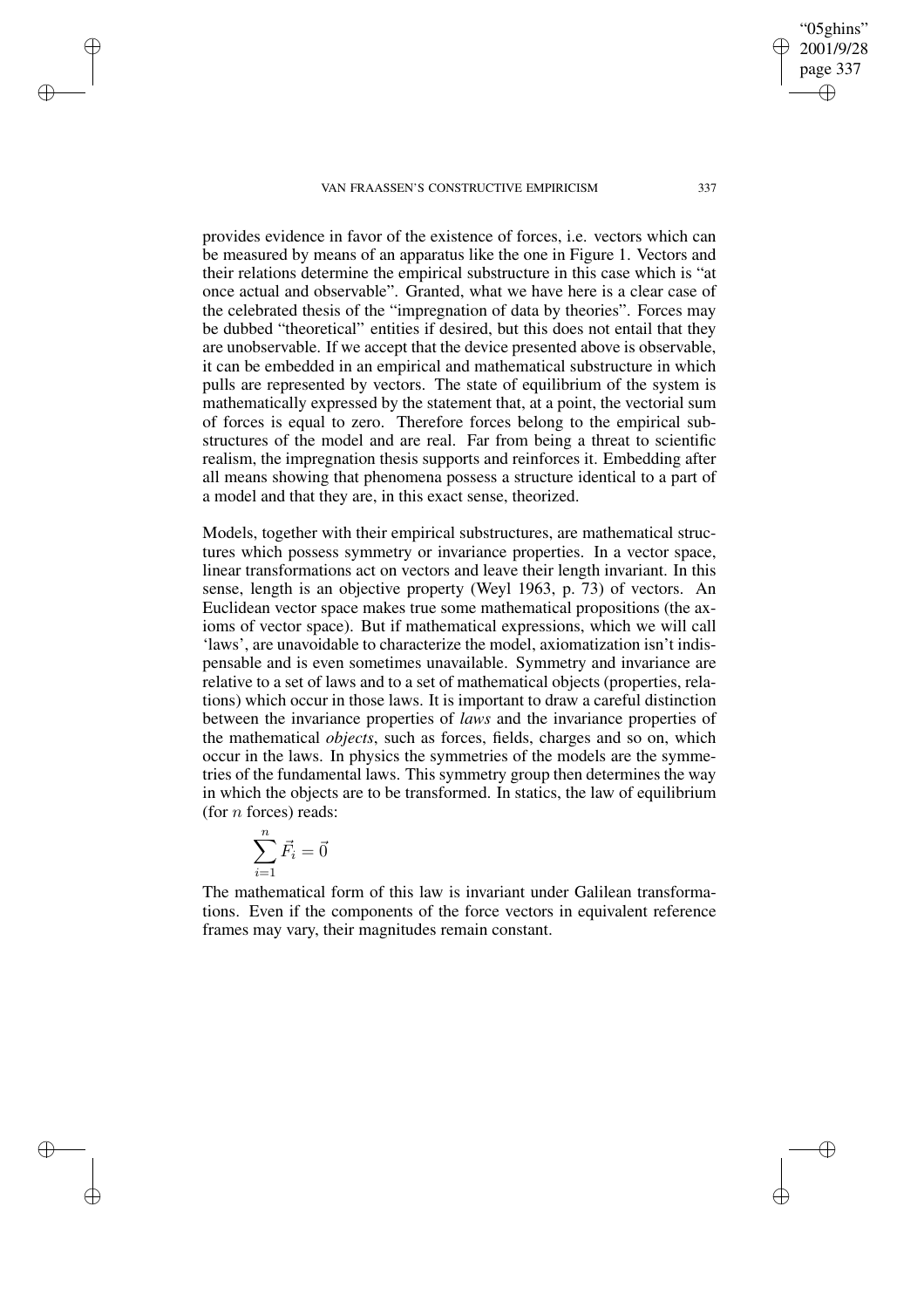### 5. *Cartesian versus Newtonian mechanics*

In *Laws and Symmetry*, van Fraassen briefly considers the transition from Cartesian to Newtonian mechanics. Cartesian mechanics was not deterministic: from the (supposedly exact) values of the initial positions and velocities of a point-mass it is not possible to univocally calculate its positions and velocities at some other times. If we want to "functionally" accommodate the phenomena of motion (van Fraassen 1989, p. 230) and obtain bigger predictive power, we have to inject additional structure or "hidden parameters" in the model (Newton added forces to the kinematic quantities which were the only ones used by Descartes), i.e. mathematical objects which, and this is essential, behave in accordance with specific mathematical formulae or laws. In physics, the requirement that we want to save more and more phenomena, demands, according to van Fraassen, a "widening of the theoretical framework", that is adding up new structure: the forces in the present case. "This method can be described in two ways: as *introducing hidden structure*, or 'dually' as *embedding*" (*Id.* p. 229). "The word "hidden" in "hidden parameters" does not refer to lack of empirical access. It signifies that we see parameters in the solution which do not appear in the statement of the problem." (*Id.*, p. 230). The problem, i.e. to achieve functionality, was solved by the introduction of "hidden parameters" (forces) which are indeed accessible to observation, as we saw, in the example drawn from statics.

Arguably, the invariance group of Cartesian mechanics can be taken to be the invariance group of the so-called Galilean law of inertia (which was actually first formulated by Descartes) and the Cartesian scalar law of collisions (for  $n$  bodies):

$$
\begin{aligned} m\vec{v} &= \vec{k} \\ \sum_{i=1}^n m_i v_i &= \sum_{i=1}^n m_i v_i^* \end{aligned}
$$

Provided we assume the following three hypotheses: there exists an invariance group, spacetime is isotropic and homogeneous, the infinite velocity is invariant (for Descartes, the velocity of light was infinite), it can be shown (Berzi and Gorini 1969) that the invariance group of the law of inertia alone is the Galileo group. The scalar law of collisions restricts Galileo group to the group of Euclidean rigid motions (translations and rotations) and time translations. In other words, Cartesian mechanics is not invariant under boosts (except in the particular case of linear collisions in which the system is boosted in the direction of the initial —and final— velocities). The Euclidean group is also the invariance group of the structures considered empirical in Cartesian mechanics, namely the purely kinematical quantities.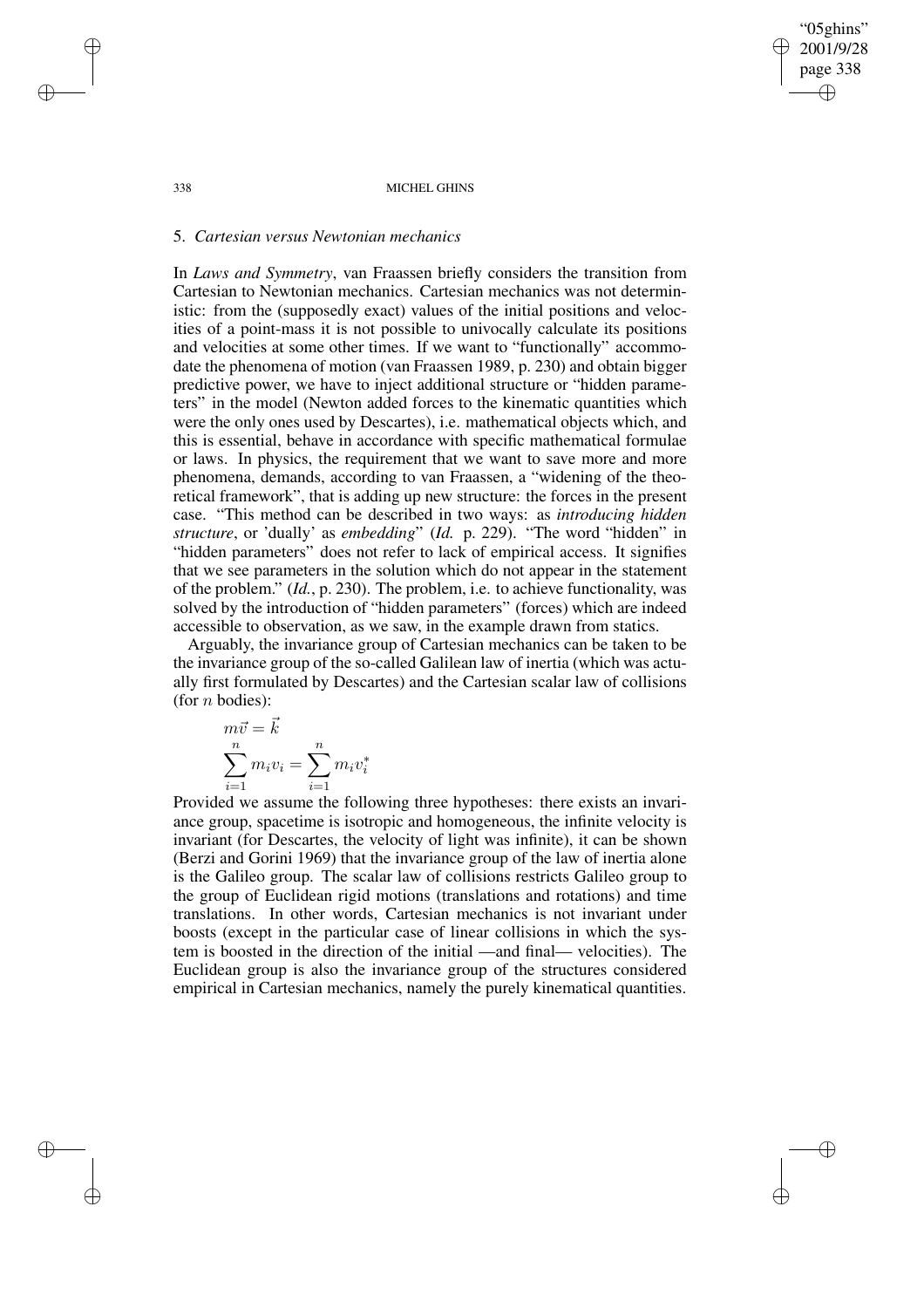To the law of inertia, Newton added the force-law (the fundamental law of dynamics or Newton's second law) and the action-reaction law:

$$
\vec{F} = m\vec{a}
$$

$$
\vec{F}_A = -\vec{F}_R
$$

The correct, deterministic, vectorial law of collisions is deduced from those two laws. The suppression of the scalar Cartesian law of collisions does lead to an enlarging of the symmetry group since the invariance group of the Cartesian law of inertia is already the Galileo group. In fact, forces must transform in such a way that the second law remains invariant under the Galileo group, that is, forces transform like vectors as already ensured by the statics.

Functionality is regained together with an enlarging of the global symmetry group. But this goes along with a broadening of the invariance group of the empirical substructures as well, which is also Galileo group. Actually, the structures of phenomena observed in systems in uniform relative motion are now all isomorphic to empirical substructures of Newtonian models according to the principle of relativity of Galilean mechanics. And forces belong, as vectors, to the empirical substructures. The new objects (forces) in Newtonian dynamics represent and are isomorphic to some observable phenomena (pulls). Forces may be added to regain functionality, but they are allowed in the model only because they can be correlated with phenomena within statics, a branch of mechanics which precedes (is logically prior to) kinematics and dynamics as Kant (1970) had already emphasized.

This example is illuminating in another respect. It shows that PS does not forbid the addition of new structure and new objects (forces in this case). It only requires that the new objects and the laws which hold for them do not lead to a downsizing of the symmetry group of the whole model with respect to the empirical symmetry group. This again is desirable from an empiricist standpoint. It makes possible in principle the inclusion of the new structure within the empirical substructure. Imagine that some newly introduced structure is not invariant under the empirical subgroup. In that event, its incorporation at the level of empirical substructures would render the theory empirically inadequate: transformations allowed by the theory would alter the empirical substructures which will then cease to be correct representations of phenomena. The introduction of forces not only led to the modification and enlargement of the symmetry group of the "Cartesian" model, but to an enlargement of the empirical substructures as well.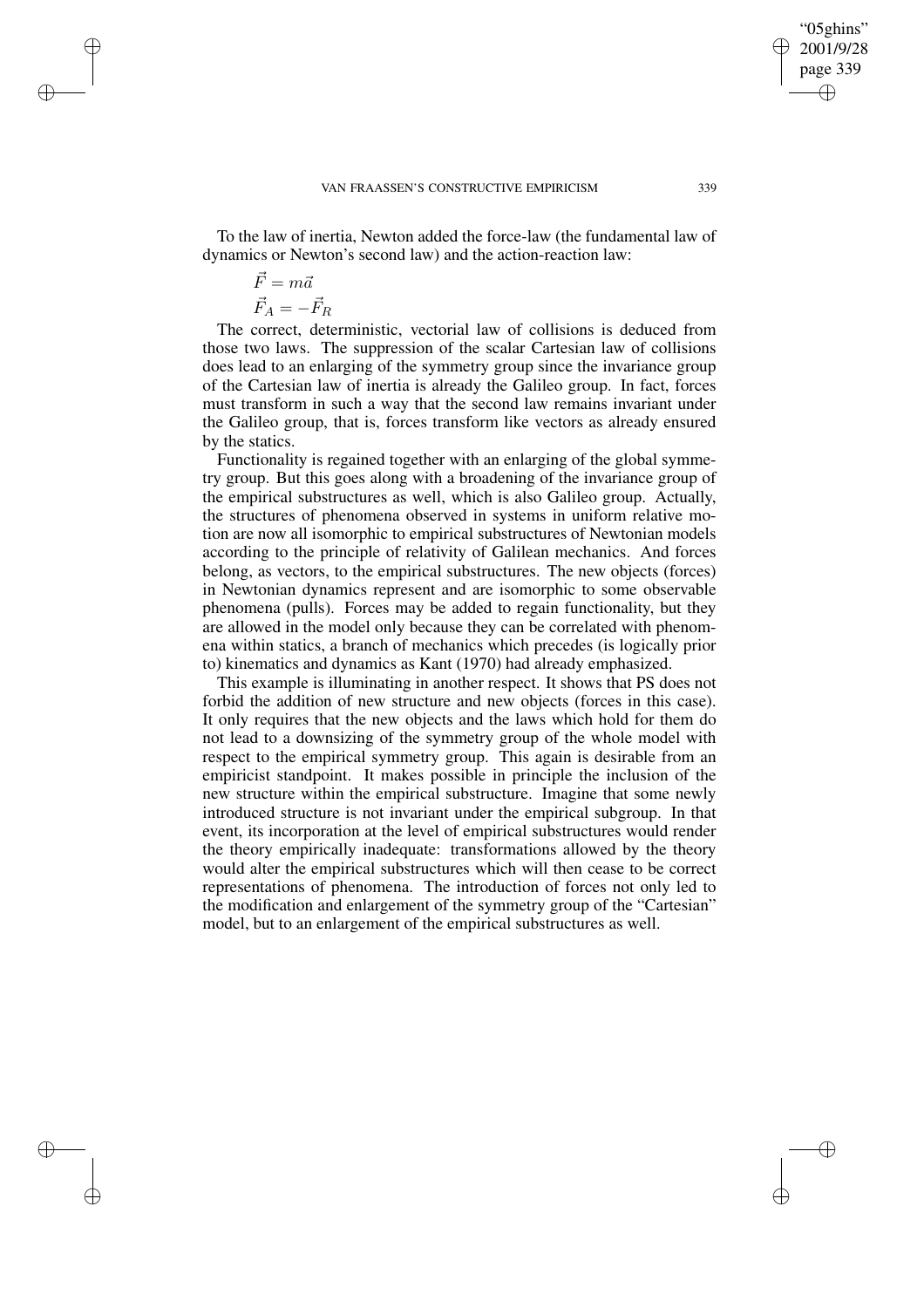# 6. *The issue of the underdetermination of theories by phenomena*

The symmetry principle PS was introduced, as we saw, as a recommendation in accordance with the spirit of empiricism and not as an absolute demand. PS is taken to be a guide for theory construction rather than a strict requirement. Moreover, PS does not preclude the possibility of embedding the same phenomena in different, non-isomorphic, models, provided those distinct models share the same symmetries. The isomorphy of models implies the identity of their invariance group, but not conversely. Models with the same symmetry group may differ by the laws which hold in them and the objects which occur in those laws. In such a case we would be confronted to a genuine case of underdetermination of theories by phenomena. Then, an honest realist would have to withhold judgement about the truth of some laws and the existence of some objects (See McMullin 1984, p. 11, and Ghins 1992 for more on this viewpoint). Such a situation does not carry with it a widespread scepticism with respect to theoretical claims about unobservable processes in general. A painful thorn in the flesh of the realist would be the existence of a proof that alternative, distinct models which are empirically equivalent for all phenomena and satisfy the symmetry principle PS can *always* be constructed in principle. To my knowledge, such a proof, the burden of which rests on the shoulders of the antirealist, remains to be provided.

Let me stress again that the symmetry principle PS only has a *local* import. It does allow for the underdetermination of some global properties. Glymour (1977) and Malament (1977) have shown that, within the framework of current standard cosmology (Robertsonian models), all possible observations fail to univocally determine the global topology of spacetime. This doesn't preclude that local models have to satisfy PS. In fact, we know that in rather large regions of the universe we can safely use the special theory of relativity provided the phenomena studied are not too sensitive to spacetime curvature. We also know that the invariance group of the general theory of relativity, the group of diffeomorphisms, is wider than the Lorentz-Poincaré group. However, this doesn't prevent us to embed local phenomena in Minkowski spacetime as is guaranteed by the Principle of equivalence. In other words, locally, the symmetry principle holds. And the local validity of the special theory of relativity imposes constraints on the kind of metric which is globally acceptable. More precisely the metric must be Riemannian, 4-dimensional and of negative signature (See Brown 1997).

Of course, the possibility of giving alternative and incompatible *metaphysical* interpretations of the same theory remains open. For example, we could ask ourselves if there exists some sort of substantival spacetime or if spacetime points are individuals. Such moves are neither allowed nor forbidden by the brand of moderate and selective scientific realism advocated here (see also Ghins 1992), which confines its existential claims to physical objects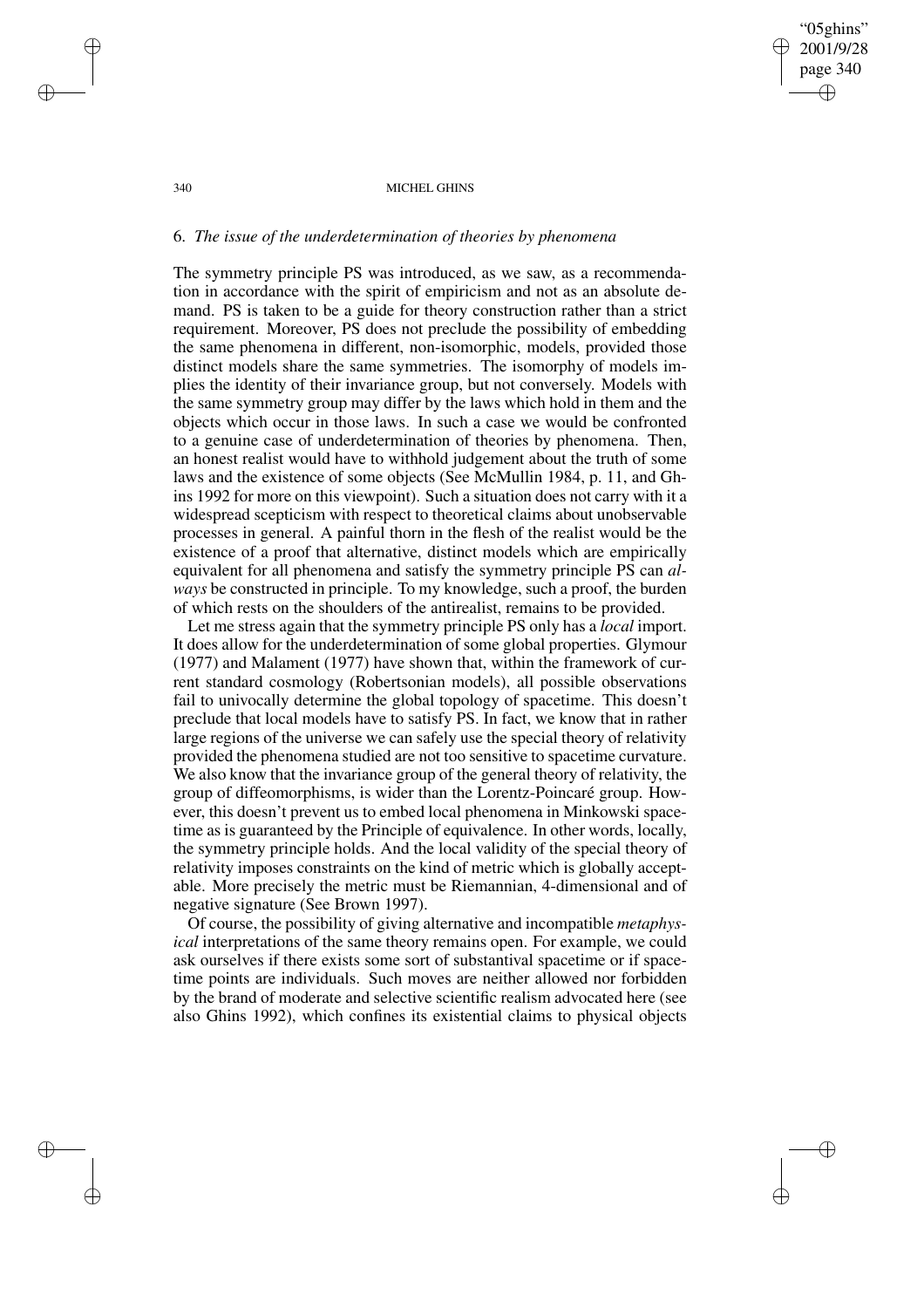only to the extent that they are represented by invariant mathematical objects in the context of empirical substructures of models which, on top of satisfying the symmetry principle PS, are also empirically adequate.

> Centre de philosophie des sciences Institut Supérieur de Philosophie Place du cardinal Mercier, 14 B-1348 Louvain-la-Neuve, Belgium E-mail: ghins@risp.ucl.ac.be

# **REFERENCES**

- BERZI, V. and GORINI, V. (1969), "Reciprocity Principle and the Lorentz Transformations", *J. of Math. Physics* 10, 8, 1518–24.
- BROWN, H. R. (1997), "On the Role of Special Relativity in General Relativity", *International Studies in the Philosophy of Science*, 67–81.
- FRIEDMAN, M. (1983), *Foundations of Space-Time Theories.* Princeton University Press.
- GEMIGNANI, M. C. (1971), *Axiomatic Geometry*, Addison-Wesley.
- GHINS, M. (1992), "Scientific Realism and Invariance". *Proceedings of the Third SOFIA Conference on Epistemology. Campinas. July 30–August 1, 1990. Philosophical Issues (Vol. 2: Rationality in Epistemology).* 249– 62. California: Ridgeview.
- GHINS, M. and BUDDEN, T. (2001), "The Principle of Equivalence". *Studies in History and Philosophy of Modern Physics.* Vol. 32B, n. 1. March 2001, 33–51.
- GLYMOUR, C. (1977), "Indistinguishable Space-Times and the Fundamental Group" in J. Earman, C. Glymour, J. Stachel. *Foundations of Space-Time Theories. Minnesota Studies in the Philosophy of Science. Vol. VIII.* Minneapolis. 50–60.
- KANT, I. (1970), *Metaphysical Foundations of Natural Science.* (Transl. by J. Ellington). Indianapolis.
- MALAMENT, D. (1977), "Observationally Indistinguishable Space-times: Comments on Glymour's Paper" in J. Earman, C. Glymour, J. Stachel. *Foundations of Space-Time Theories. Minnesota Studies in the Philosophy of Science. Vol. VIII.* Minneapolis. 61–80.
- McMULLIN, E. (1984), "A Case for Scientific Realism" in Leplin, J. (ed.) *Scientific Realism.* Berkeley: University of California Press.
- REICHENBACH, H. (1958), *The Philosophy of Space and Time.* New York: **Dover**
- SUPPE, F. (1989), *The Semantic Conception of Theories and Scientific Realism.* University of Illinois Press.